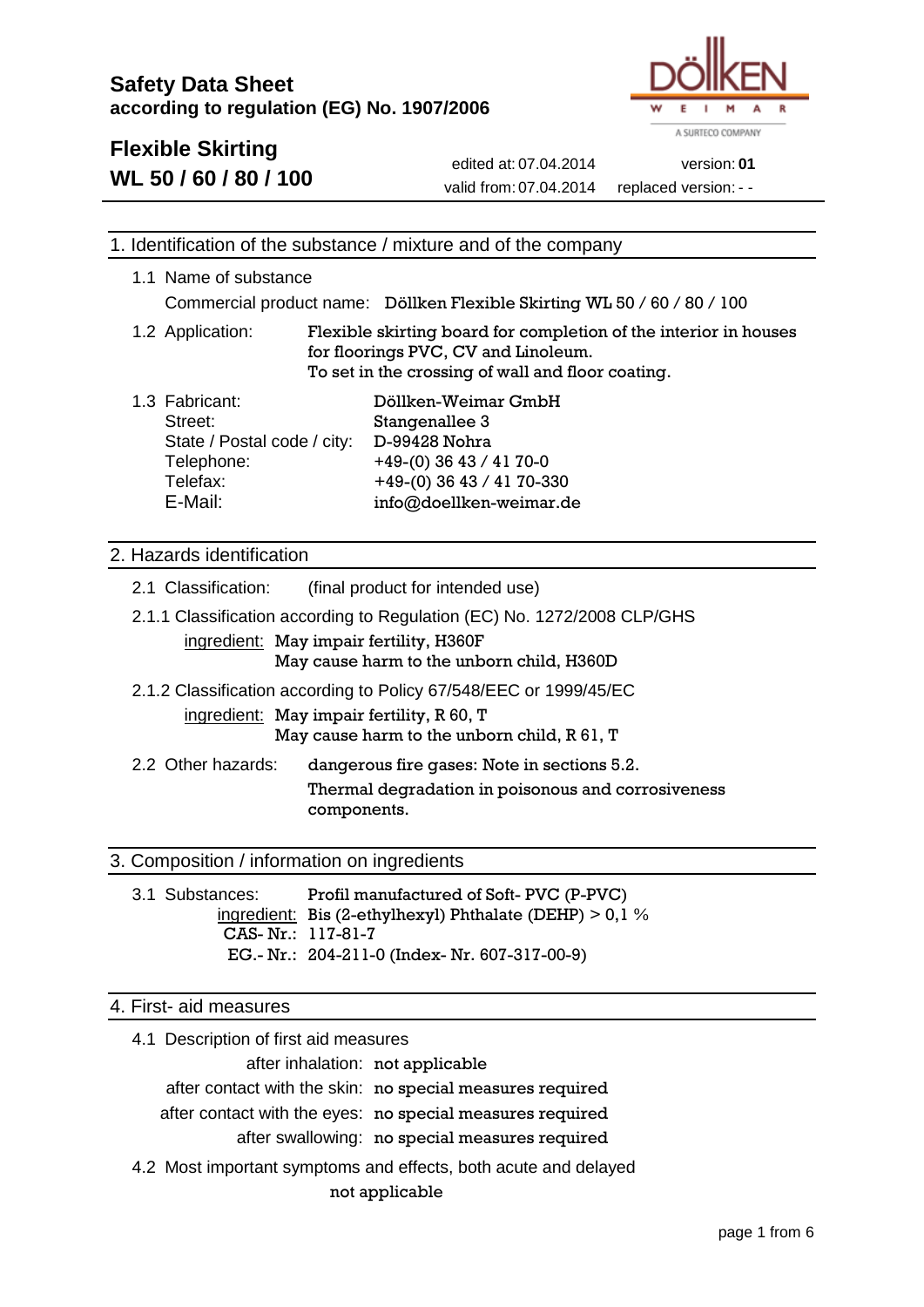

# **Flexible Skirting WL 50 / 60 / 80 / 100**

[edited](http://dict.tu-chemnitz.de/english-german/edited.html) at: 07.04.2014 version: **01** [valid](http://dict.tu-chemnitz.de/english-german/valid.html) from: 07.04.2014 [replaced](http://dict.tu-chemnitz.de/english-german/replaced.html) version: - -

### 4.3 Indication of any immediate medical attention and special treatment needed [not](http://dict.tu-chemnitz.de/english-german/not.html) [applicable](http://dict.tu-chemnitz.de/english-german/applicable.html)

#### 5. Firefighting measures

5.1 Extinguishing media:

Suitable: Water spray Unsuitable: Water jet

5.2 Special hazards arising from the substance or mixture:

dangerous fire gases: hydrogen chloride HCl, carbon monoxide CO, carbon dioxide  $CO<sub>2</sub>$ ,

particles of carbon, smoke development when burning

When the product was burning, it is necessary to clean immediate the adjacent metals and walls, because that can be corroded.

5.3 Advice for fire fighting:

Use respiratory protiction independent of recirculated air. Wear impermeable clothes and gloves.

#### 6. Accidental release Measures

6.1 Personal precautions, protective equipment and emergency procedures: no special measures required

6.2 Environmental precautions:

no special measures required

6.3 Methods and material for containment and cleaning up:

Take up mechanically and dispose of according to regulations.

6.4 Reference to other sections:

Note the [protective](http://dict.tu-chemnitz.de/english-german/protective.html) [measures](http://dict.tu-chemnitz.de/english-german/measures.html) in [sections](http://dict.tu-chemnitz.de/english-german/section.html) 7 and 8.

#### 7. Handling und storage

7.1 Precautions for safe handling:

Use breathing protection and protective glasses if dust arises on processing.

Follow general rules of prophylactical fire protection.

7.2 Conditions for safe storage, including any incompatibilities:

Do not store together with combustible substances.

[Keep](http://dict.tu-chemnitz.de/english-german/Keep.html) [away](http://dict.tu-chemnitz.de/english-german/away.html) [from](http://dict.tu-chemnitz.de/english-german/from.html) [sources](http://dict.tu-chemnitz.de/english-german/sources.html) [of](http://dict.tu-chemnitz.de/english-german/of.html) [ignition.](http://dict.tu-chemnitz.de/english-german/ignition.html)

Follow general rules of prophylactical fire protection.

7.3 Specific end uses:

no [details](http://dict.tu-chemnitz.de/english-german/details.html) required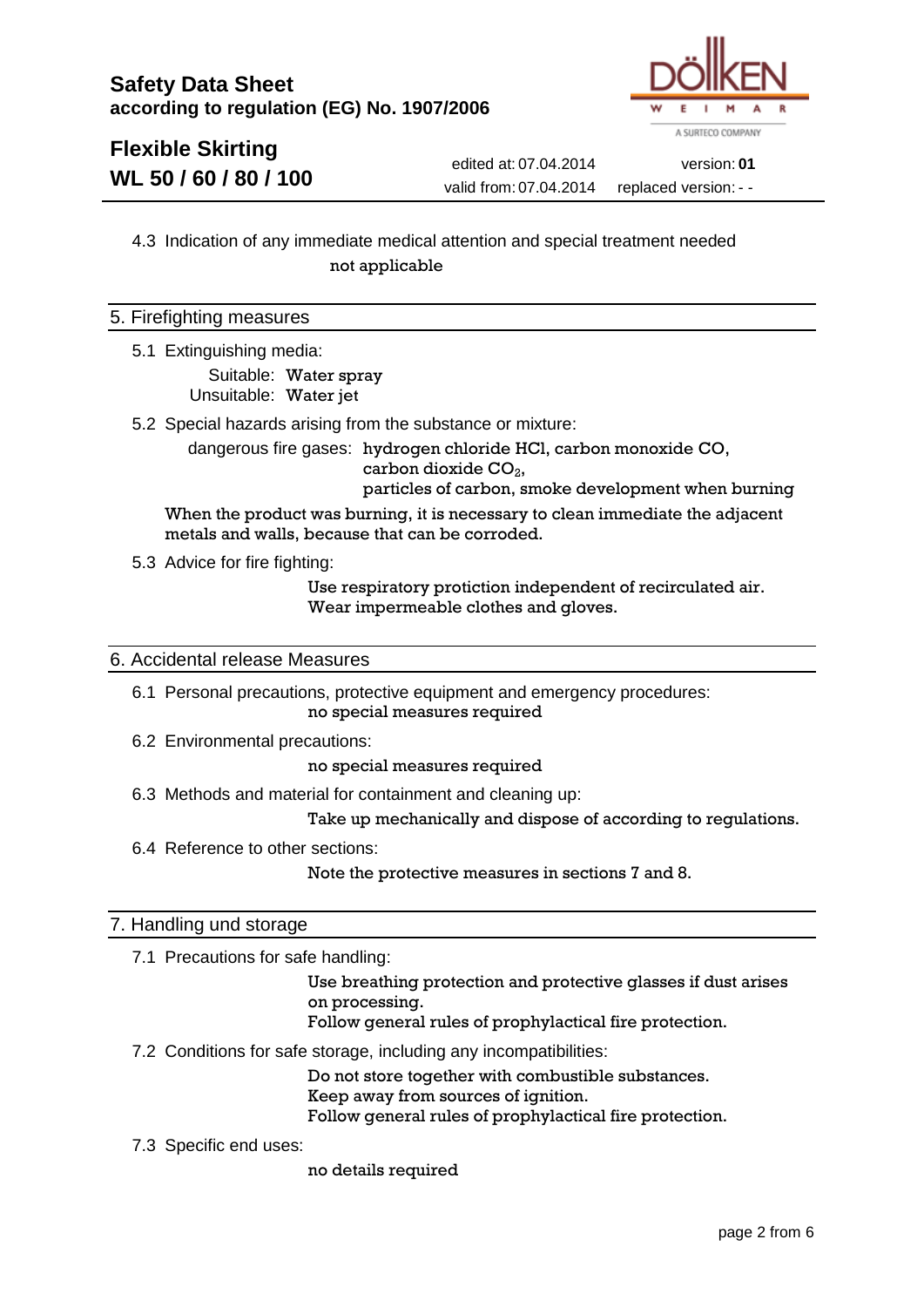

# **Flexible Skirting WL 50 / 60 / 80 / 100**

[edited](http://dict.tu-chemnitz.de/english-german/edited.html) at: 07.04.2014 version: **01** [valid](http://dict.tu-chemnitz.de/english-german/valid.html) from: 07.04.2014 [replaced](http://dict.tu-chemnitz.de/english-german/replaced.html) version: - -

#### 8. Exposure controls and personal protective equipment

- 8.1 Control parameters
- 8.1.1 Occupational exposure limits / biological limit values [not](http://dict.tu-chemnitz.de/english-german/not.html) [applicable](http://dict.tu-chemnitz.de/english-german/applicable.html)
- 8.1.2 DNEL- and PNEC- values:

#### [not](http://dict.tu-chemnitz.de/english-german/not.html) [applicable](http://dict.tu-chemnitz.de/english-german/applicable.html)

- 8.1.3 Control-Banding (e.g. ILO, EMKG): [not](http://dict.tu-chemnitz.de/english-german/not.html) [applicable](http://dict.tu-chemnitz.de/english-german/applicable.html)
- 8.2 Exposure controls
- 8.2.1 Appropriate engineering controls:

It is [necessary](http://dict.tu-chemnitz.de/english-german/necessary.html) to use a dust- [suction](http://dict.tu-chemnitz.de/english-german/suction.html) when shape cutting [machining.](http://dict.tu-chemnitz.de/english-german/machining.html)

8.2.2 Personal protective equipment:

Eye protection: use protective glasses in case of dust formation

- Skin protection: not required
- Hand protection: not required

[respiratory](http://dict.tu-chemnitz.de/english-german/respiratory.html) [protection](http://dict.tu-chemnitz.de/english-german/protection.html): use dust mask in case of dust formation

8.2.3 Environmental exposure controls:

Note the [sections](http://dict.tu-chemnitz.de/english-german/section.html) 6 and 7.

#### 9. Physical and chemical properties

9.1 Information on basic physical and chemical properties

| Appearance:                          |                                                          |
|--------------------------------------|----------------------------------------------------------|
| Physical state / form:               | solid                                                    |
| Colour:                              | different                                                |
| Odour:                               | slightly, typic                                          |
| Odour threshold:                     | undefined                                                |
| pH- Value:                           | undefined                                                |
| Melting point/range:                 | 150 $\mathrm{^{\circ}C}$ (to soften) / no data availible |
| Initial boiling point/range:         | not applicable                                           |
| Flash point:                         | no data availible                                        |
| Ignition temperature:                | no data availible                                        |
| Lower explosion limit /              |                                                          |
| Upper explosion limit:               | no data availible                                        |
| Vapour pressure:                     | not applicable                                           |
| Density:                             | no data availible                                        |
| Water solubility / -miscibility:     | insoluble $(20^{\circ}C)$                                |
| Distribut. coeff. n-octanol / water: | no data availible                                        |
| Ignition temperature:                | no data availible                                        |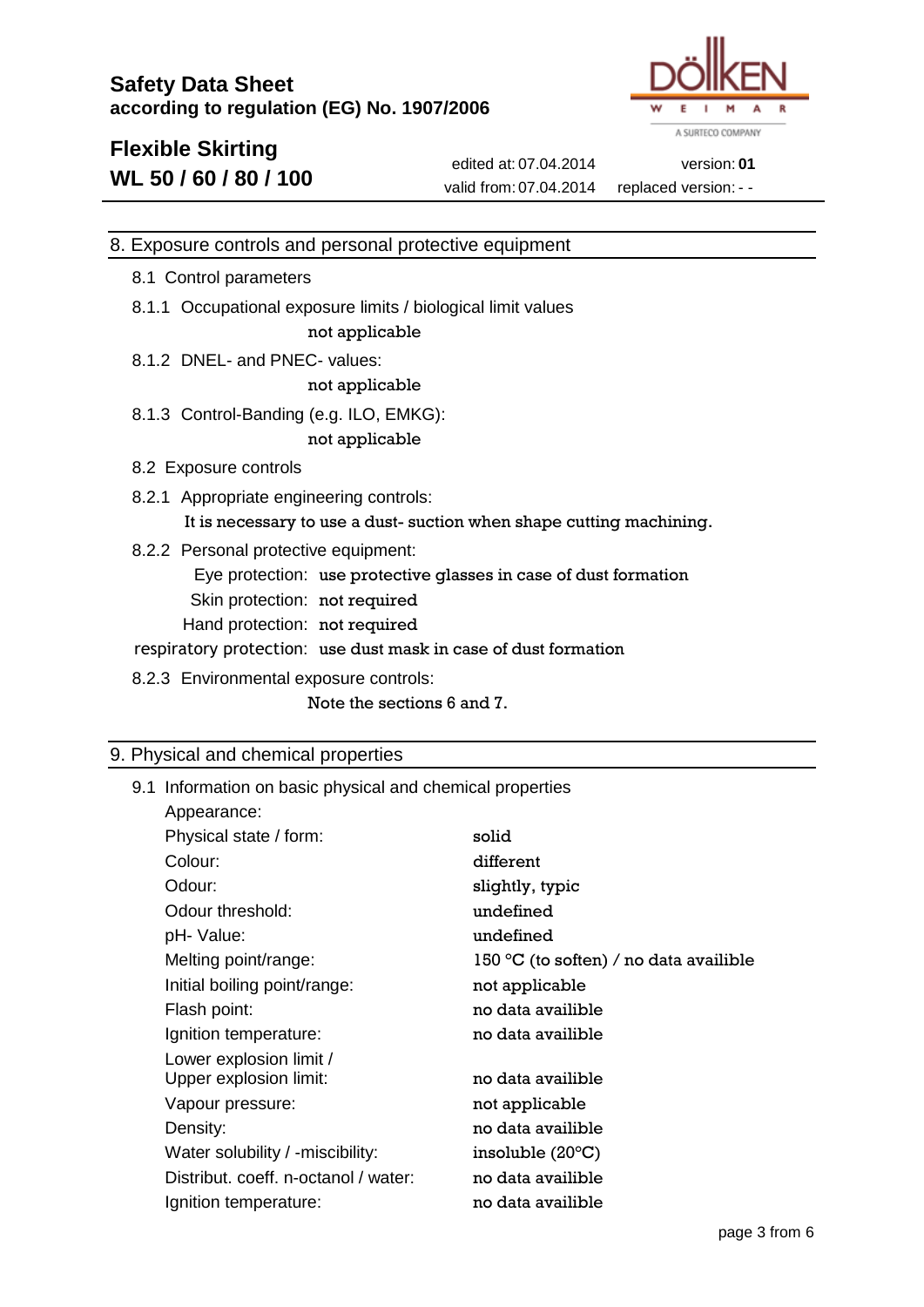

| <b>Flexible Skirting</b>                   |                                                                                                                  |
|--------------------------------------------|------------------------------------------------------------------------------------------------------------------|
| WL 50 / 60 / 80 / 100                      | edited at: 07.04.2014<br>version: 01                                                                             |
|                                            | valid from: 07.04.2014<br>replaced version: - -                                                                  |
|                                            |                                                                                                                  |
| Thermal decomposition:                     | $>$ 200 °C                                                                                                       |
| Viscosity (dynamic):                       | no data availible                                                                                                |
| explosive attributes:                      | no data availible                                                                                                |
| oxidizing attributes:                      | during the thermal degradation                                                                                   |
| 9.2 Other safety information               |                                                                                                                  |
|                                            | Further physical and chemical details are not ascertained.                                                       |
|                                            |                                                                                                                  |
| 10. Stability und reactivity               |                                                                                                                  |
| 10.1 Reactivity:                           | If stored and handled in accordance with standard industrial<br>practices no hazardous reactions are known.      |
| 10.2 Chemical stability:                   |                                                                                                                  |
|                                            | The product is chemically stable in usual surrounding<br>conditions (indoor temperature).                        |
| 10.3 Possibility of hazardous reactions:   |                                                                                                                  |
|                                            | If stored and handled in accordance with standard industrial<br>practices no hazardous reactions are known.      |
| 10.4 Conditions to avoid:                  |                                                                                                                  |
|                                            | not provided                                                                                                     |
| 10.5 Incompatible materials:               |                                                                                                                  |
|                                            | not provided                                                                                                     |
| 10.6 Hazardous decomposition products:     |                                                                                                                  |
|                                            | when burning: hydrogen chloride HCl, carbon monoxide CO,<br>carbon dioxide CO <sub>2</sub> , particles of carbon |
| 11. Toxicological information              |                                                                                                                  |
| 11.1 Information on toxicological effects: | According to present experience and intended use no<br>injurious effects are known.                              |
| 12. Ecological information                 |                                                                                                                  |

12.1 Toxicity:

On appropriate use up to now no hazardous influence to environment known.

12.2 Persistence and degradability:

[non-biodegradable](http://dict.tu-chemnitz.de/english-german/non-biodegradable.html)

12.3 Bioaccumulative potential:

no data availible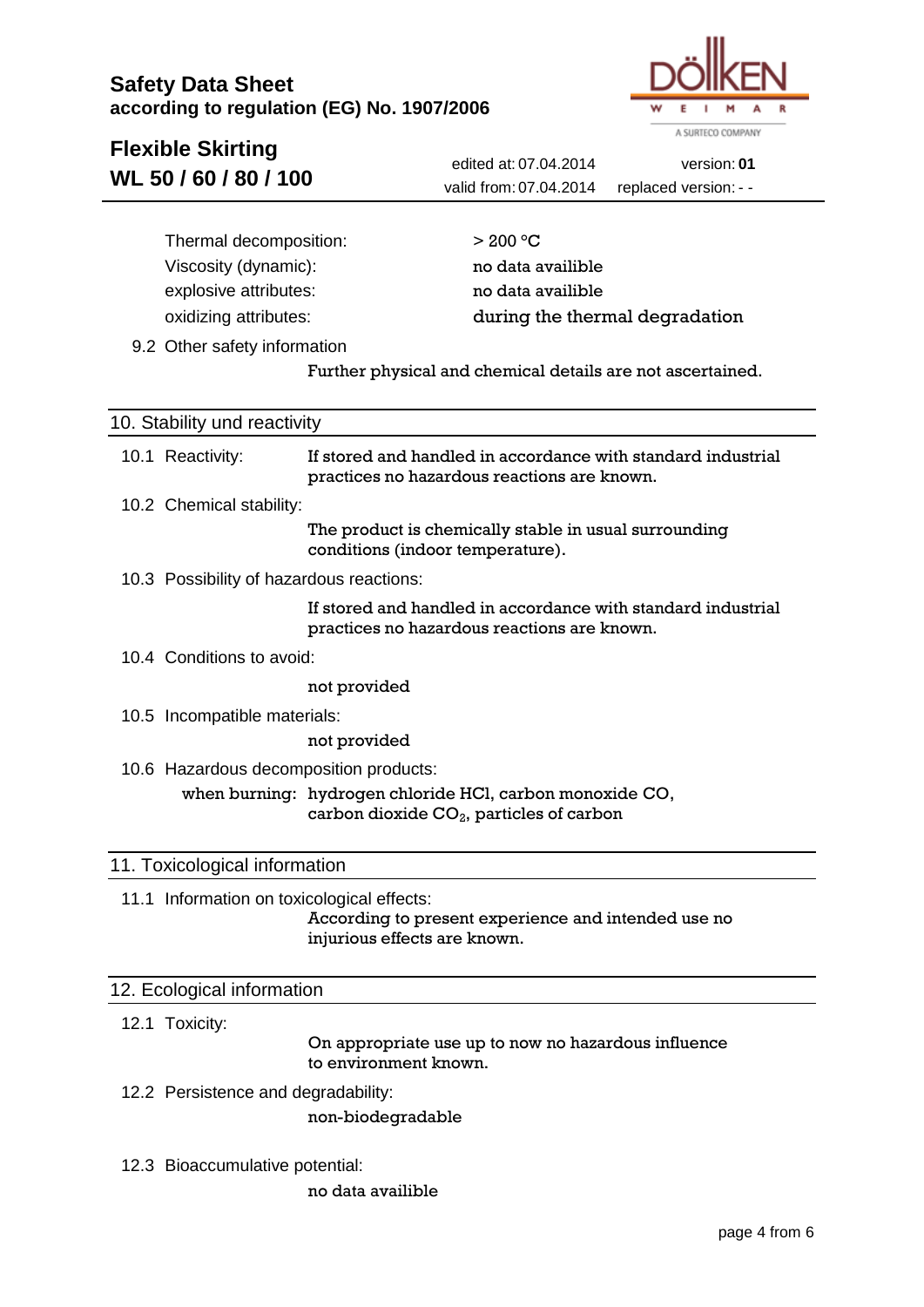

# **Flexible Skirting WL 50 / 60 / 80 / 100**

[edited](http://dict.tu-chemnitz.de/english-german/edited.html) at: 07.04.2014 version: **01** [valid](http://dict.tu-chemnitz.de/english-german/valid.html) from: 07.04.2014 [replaced](http://dict.tu-chemnitz.de/english-german/replaced.html) version: - -

12.4 Mobility in soil:

[not](http://dict.tu-chemnitz.de/english-german/not.html) [applicable](http://dict.tu-chemnitz.de/english-german/applicable.html)

12.5 Results of PBT and vPvB assessment:

no data availible

12.6 Other adverse effects: (ingredients)

no data availible

#### 13. Disposal considerations

13.1 Waste treatment methods: Product:

follow local, official regulations

Product packaging:

The cardboard package can be placed to the recycling. [Plastic](http://dict.tu-chemnitz.de/english-german/plastic.html) [package](http://dict.tu-chemnitz.de/english-german/package.html) can be placed at [relevant](http://dict.tu-chemnitz.de/english-german/relevant.html) [utilizations.](http://dict.tu-chemnitz.de/english-german/utilizations.html)

#### 14. Transport information

14.1 UN-No: no data availible 14.2 [Proper](http://dict.tu-chemnitz.de/english-german/proper.html) UN- [shipment](http://dict.tu-chemnitz.de/english-german/shipment.html) [designation](http://dict.tu-chemnitz.de/english-german/designation.html) Road ADR / Railway RID: no [hazardous](http://dict.tu-chemnitz.de/english-german/hazardous.html) [material](http://dict.tu-chemnitz.de/english-german/materials.html) Ship IMDG-Code: no [hazardous](http://dict.tu-chemnitz.de/english-german/hazardous.html) [material](http://dict.tu-chemnitz.de/english-german/materials.html) Airplane ICAO-Ti / IATA-DGR: no [hazardous](http://dict.tu-chemnitz.de/english-german/hazardous.html) [material](http://dict.tu-chemnitz.de/english-german/materials.html) 14.3 [Danger](http://dict.tu-chemnitz.de/english-german/danger.html) [classes](http://dict.tu-chemnitz.de/english-german/classes.html) for [carriage:](http://dict.tu-chemnitz.de/english-german/carriage.html) no [hazardous](http://dict.tu-chemnitz.de/english-german/hazardous.html) [material](http://dict.tu-chemnitz.de/english-german/materials.html) 14.4 [Category](http://dict.tu-chemnitz.de/english-german/category.html) for [wrapping:](http://dict.tu-chemnitz.de/english-german/wrapping.html) no data availible 14.5 [Threats](http://dict.tu-chemnitz.de/english-german/threats.html) for environment: [Mark](http://dict.tu-chemnitz.de/english-german/mark.html) of [endangering](http://dict.tu-chemnitz.de/english-german/endangering.html) [substances](http://dict.tu-chemnitz.de/english-german/substances.html) ADR/RID / IMDG-Code / ICAO-TI / IATA-DGR:  $\Box$  yes /  $\boxtimes$  no Marine Pollutant:  $\Box$  yes /  $\boxtimes$  no 14.6 Special indications to [caution](http://dict.tu-chemnitz.de/english-german/caution.html) for [user:](http://dict.tu-chemnitz.de/english-german/user.html) Note the [sections](http://dict.tu-chemnitz.de/english-german/section.html) 6 - 8 14.7 Transport in bulk according to Annex II of MARPOL 73/78 and the IBC Code [category](http://dict.tu-chemnitz.de/english-german/category.html) of [pollution](http://dict.tu-chemnitz.de/english-german/pollution.html) (X, Y or Z): not [specified](http://dict.tu-chemnitz.de/english-german/specified.html) schip (1, 2 or 3): not [specified](http://dict.tu-chemnitz.de/english-german/specified.html)